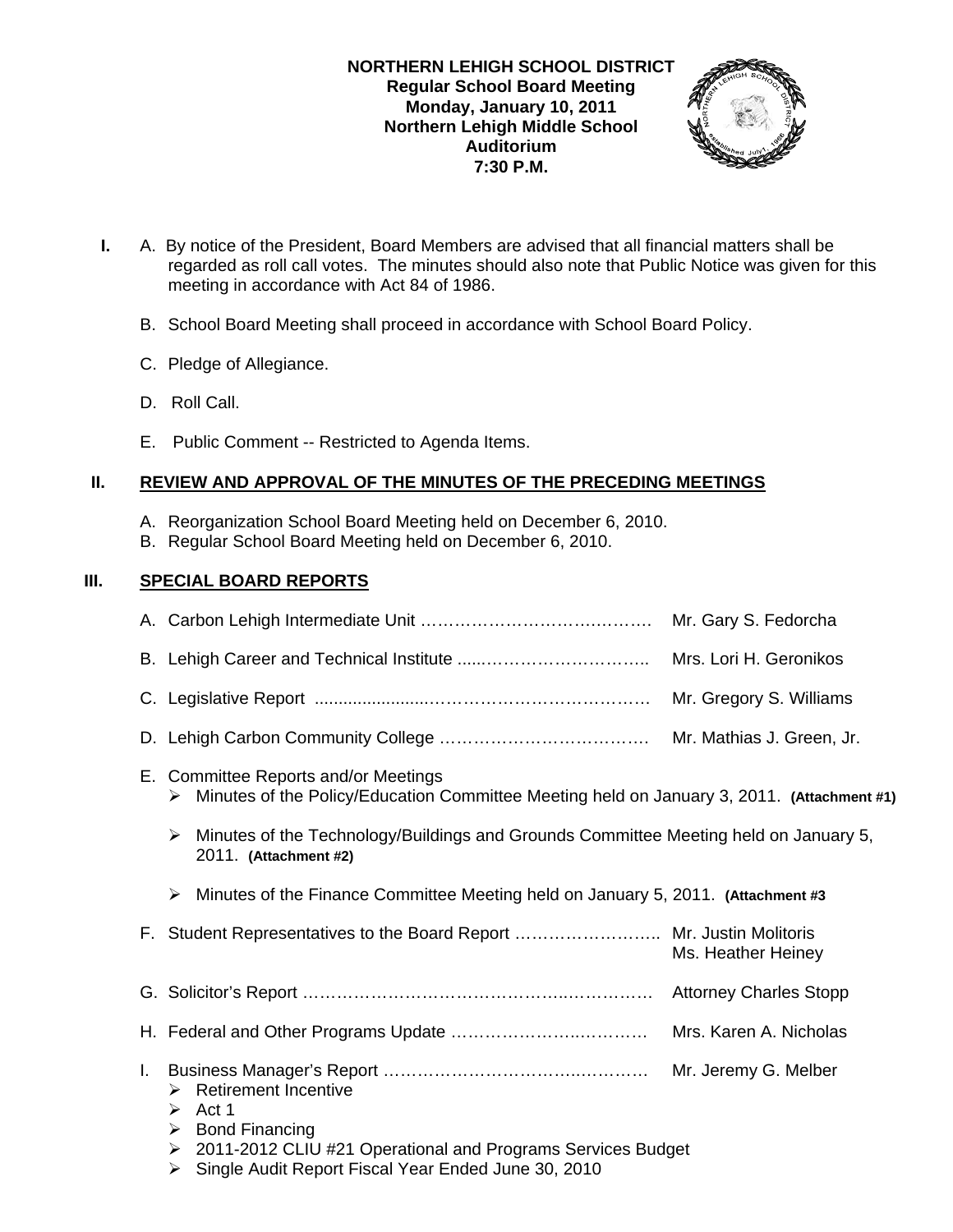- J. Superintendent's Report ………………………………….……….. Mr. Michael W. Michaels
	- $\triangleright$  Ethics Forms
	- $\triangleright$  Keystone Awards
	- ¾ School Board Recognition Month
- K. An executive session will be held at 6:30 p.m. in the MS Office Conference Room.

## **IV. PERSONNEL**

A. Administrative Transfer - Instructional

| <b>Richard Green</b> |                                                                                    |
|----------------------|------------------------------------------------------------------------------------|
| From:                | Middle School Industrial Arts Teacher                                              |
| To∶                  | <b>MS PSSA Prep Class</b>                                                          |
| Salary:              | \$72,050 (Step 17B+24 on the 2010-2011 CBA<br>Salary Schedule) no change in salary |
| Effective:           | January 27, 2011                                                                   |

## B. Family Medical Leave

- 1. Approve the request of employee #735 to take a Family Medical Leave beginning on or about March 28, 2011 for the birth of her second child. She will be using 14.5 accumulated sick and .5 personal days in conjunction with the Family Medical Leave. She plans to return to her current teaching position upon release from her attending physician on or about May 9, 2011.
- 2. Approve the request of employee #1410 to take a Family Medical Leave beginning on December 22, 2010 for her own medical reasons. She will be using accumulated sick days in conjunction with the Family Medical Leave. She plans to return to her current teaching position upon release from her attending physician on or about February 7, 2011.
- 3. Approve the request of employee #3520 take a twelve week Family Medical Leave in the near future. At this time she is unable to provide any definitive dates due to the overseas adoption process and that their travel is at the discretion of China. She will be using accumulated sick days in conjunction with the Family Medical Leave. She plans to return to her current teaching position at the expiration of her twelve week family leave.

## C. Unpaid Leave of Absence

Approve the request of employee #3365 to take an Unpaid Leave of Absence beginning January 27, 2011 and continue until the end of the 2010-2011 school year. She was previously granted a Family Medical Leave which ends on January 26, 2011. She plans to return to her current teaching position at the beginning of the 2011-2012 school year.

# D. Sabbatical Leave

 Approve the request of Lora Krum, elementary music teacher, to take a Compensated Sabbatical Leave for the second semester of the 2010-2011 school year.

## E. Temporary Vacancy Replacement Extension

1. Approve to continue the employment of Michael Strohl as a Temporary Vacancy Replacement Teacher for the remainder of the 2010-2011 school year. The teacher he was replacing was granted an additional unpaid leave of absence until the end of the 2010-2011 school year.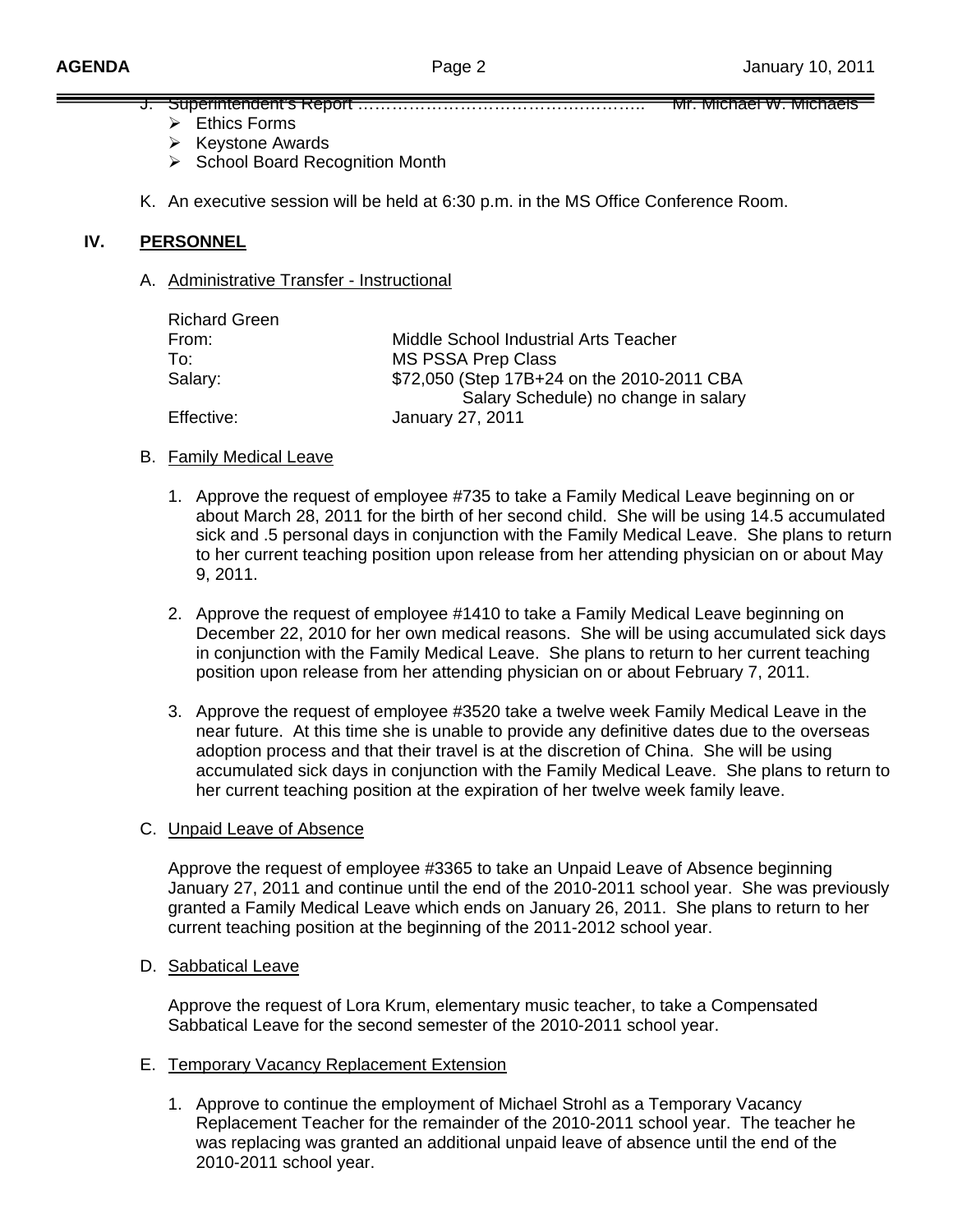- 2. Approve to continue the employment of Kelly Weiner as a Temporary Vacancy Replacement Teacher for the remainder of the 2010-2011 school year. The teacher she was replacing was granted an additional unpaid leave of absence until the end of the 2010-2011 school year.
- F. Rescind Co-Curricular Appointment 2010-2011

Rescind the appointment of Richard Mantz from his position as Assistant Boys Basketball Coach for the 2010-2011 school year which was originally approved at the April 12, 2010 board meeting.

## G. Co-Curricular Volunteers 2010-2011

| <b>Richard Mantz</b>                | <b>Assistant Basketball Coach</b> |  |
|-------------------------------------|-----------------------------------|--|
| Joseph Seremula, Jr.*               | <b>Assistant Basketball Coach</b> |  |
| *Pending Verification of Clearances |                                   |  |

## H. Co-Curricular Appointments 2011-2012

| <b>Head Football Coach</b>          | \$6,876.47 |
|-------------------------------------|------------|
| Asst. Football Coach                | \$4,469.03 |
| Asst. Football Coach                | \$4,469.03 |
| Asst. Football Coach                | \$4,469.03 |
| Asst. Football Coach                | \$4,469.03 |
| Asst. Football Coach                | \$4,469.03 |
| Asst. Football Coach-Shared Stipend | \$2,234.53 |
| Asst. Football Coach-Shared Stipend | \$2,234.53 |
| <b>Head Field Hockey Coach</b>      | \$4,119.86 |
| Asst. Field Hockey Coach            | \$2,677.41 |
| <b>Head Cross Country Coach</b>     | \$4,119.86 |
| Asst. Cross Country Coach           | \$2,677.41 |
| Head Boy's Soccer Coach             | \$4,970.42 |
|                                     |            |

## I. Co-Curricular Volunteers 2011-2012

| Alden Farber                        | <b>Assistant Football Coach</b>      |  |
|-------------------------------------|--------------------------------------|--|
| James Tkach*                        | <b>Assistant Football Coach</b>      |  |
| Sarah Arndt                         | <b>Assistant Field Hockey Coach</b>  |  |
| Jaclyn Follweiler                   | <b>Assistant Field Hockey Coach</b>  |  |
| <b>Haley Bomboy</b>                 | <b>Assistant Field Hockey Coach</b>  |  |
| Amy Zeiser                          | <b>Assistant Cross Country Coach</b> |  |
| *Pending Verification of Clearances |                                      |  |

J. Approve Rachel Halkias as Musical Choreographer/Assistant Director for the Spring Musical for the NLHS Student Theater Group. Stipend for this position will be \$1,000 to be paid out of the HS Student Activities Account. The Musical Choreographer/Assistant Director will be responsible for overseeing all persons involved with musical numbers/responsibilities (pit band, choral arrangements, choral preparation), stage blocking, dance numbers, scheduling, etc as determined by the HS Principal and Production Director.

## K. Unpaid Volunteer

Approve the following unpaid volunteer aide in the Peters and/or Slatington Elementary Schools for the 2010-2011 school year: Jamie Elmore\*. **\*Pending Verification of Clearances**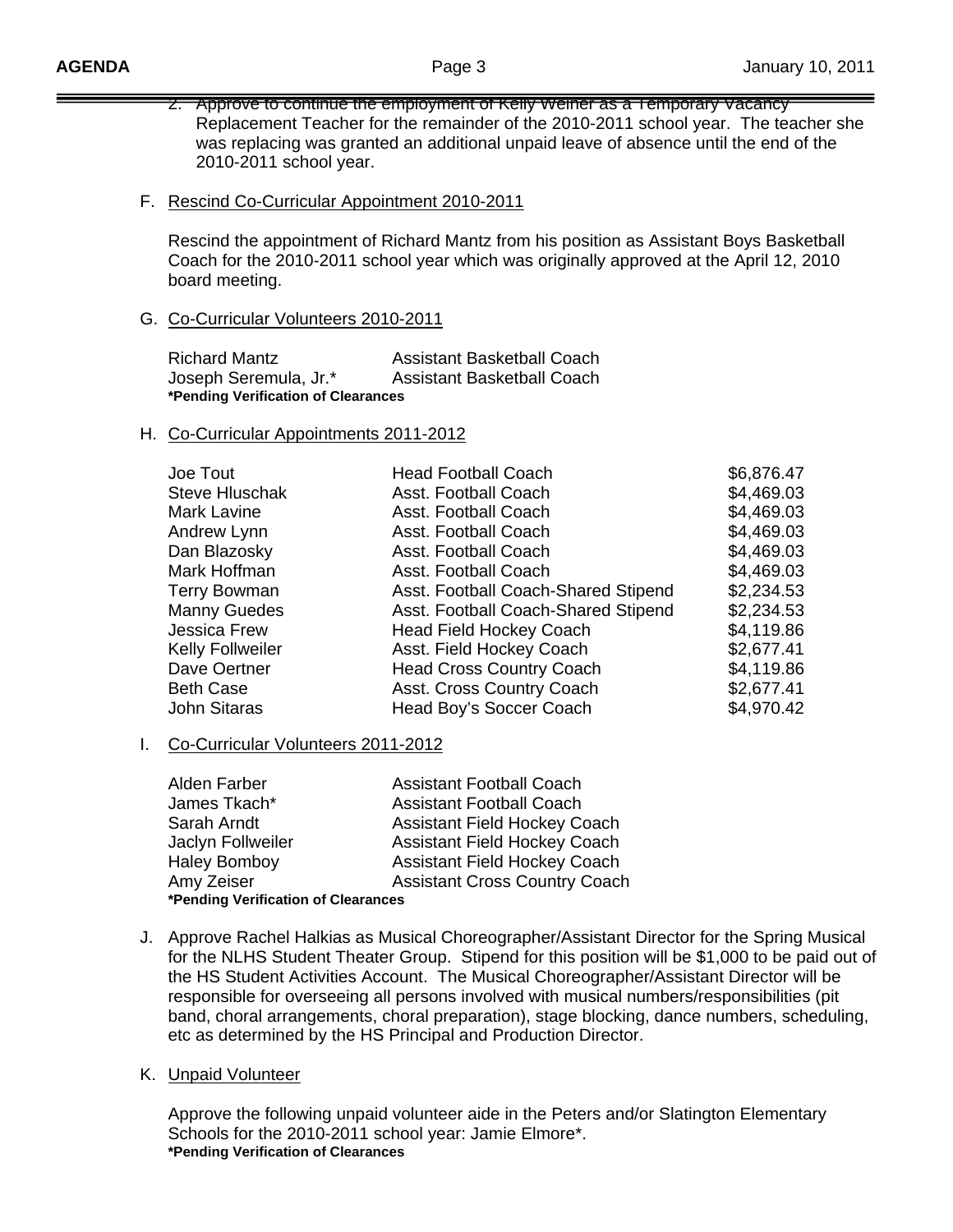### **Salary Adjustments**

Acknowledge the following teacher who has completed the requirements per the Collective Bargaining Agreement that would entitle her to a salary increase for the second half of the 2010-2011 school year:

 Amy Zeiser From: Step 6B To: Step 6B+24

### M. Game Worker 2010-2011

 Approve the following person as a Game Worker for the 2010-2011 school year. Game Workers consist of ticket sellers and takers, game announcers, scoreboard operators, timers, field judges, scorekeepers. Rate of pay is consistent with the rates approved on the 2010 - 2011 Supplementary Personnel Salary Schedule.

Michael Strohl

#### N. Substitute

1. Instructional

 Approve the following substitute teachers for the 2010-2011 school year at the 2010-2011 substitute teacher rates as approved on the Supplementary Personnel Salary Schedule:

 William Hughes\* – Social Studies & Special Education Caitlin Flaherty – Business/Computer/Information Technology K-12 Tonia Schaeffer – Elementary **\*Pending Verification of Missing Documents** 

#### 2. Non-Instructional

a. Approve the following individual as a substitute teachers aide for the 2010-2011 school year at the 2010-2011 substitute rate as approved on the Supplementary Personnel Salary Schedule:

 Sandra Diehl Lilly Horwith

b. Approve the following individual as a cafeteria worker for the 2010-2011 school year at the 2010-2011 substitute rate as approved on the Supplementary Personnel Salary Schedule:

 Sandra Diehl Lilly Horwith

c. Approve the following individual as a substitute custodian for the 2010-2011 school year at the 2010-2011 substitute rate as approved on the Supplementary Personnel Salary Schedule:

 Ronald Chontofalsky Sr. Sandra Diehl

## **V. CONFERENCES**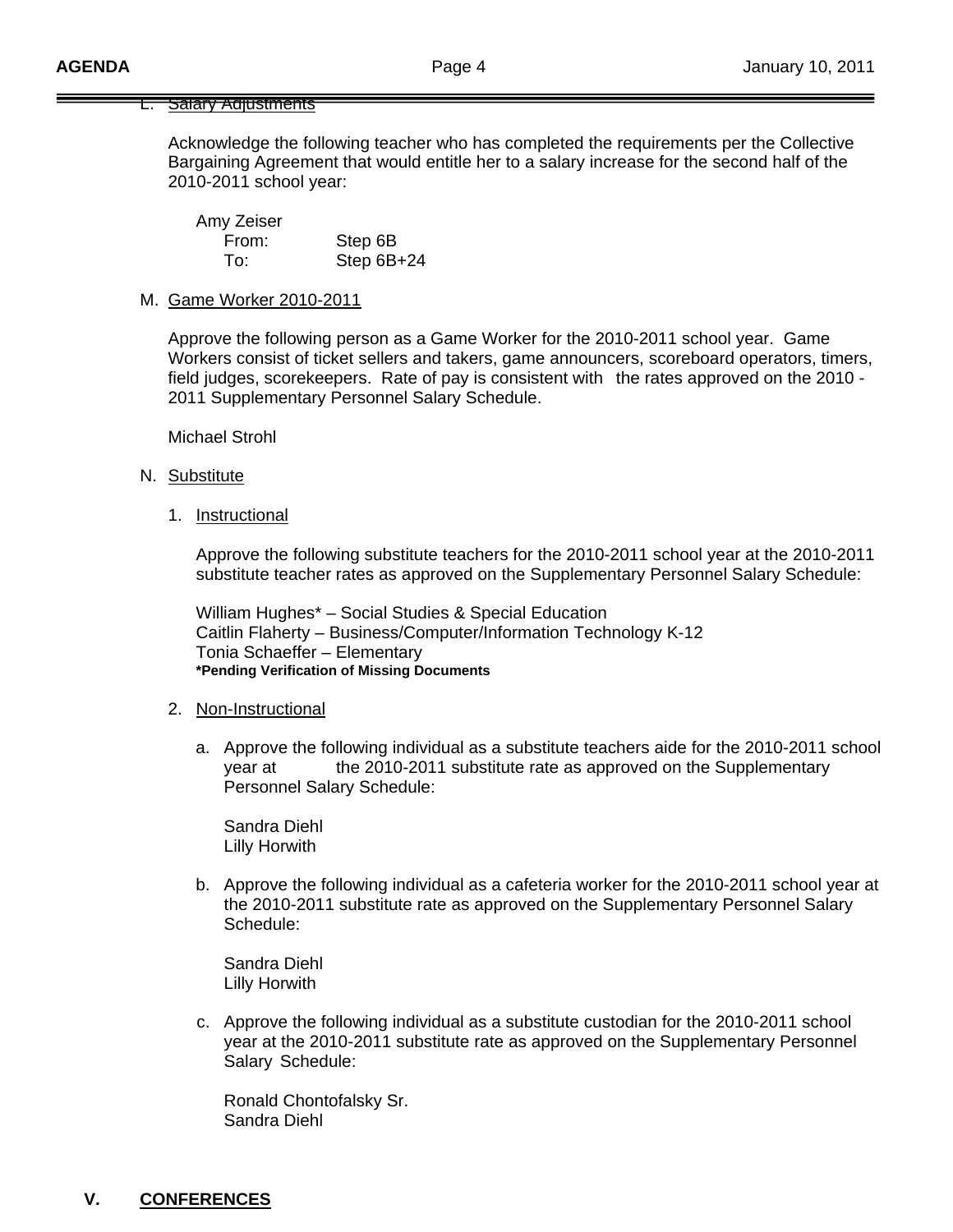A. Rhonda Frantz – A/CAPA Spring Conference – March 10-11, 2011 – Hershey, PA – Registration: \$180.00, Lodging: \$232.00, Travel: \$80.00, Meals: \$8.00 – Total Approximate Cost: \$500.00 – Funding: Business Office Budget **(Attachment #4)**

## **VI. POLICY**

A. Field Trip

National Honor Society – High School – New York City, NY – April 30, 2011 – Funded by National Honor Society Students

- B. Approve to authorize proper officials to enter into an agreement for one Northern Lehigh School District special education student to attend Parkland School District in accordance with the promises and covenants contained in the agreement. This agreement is effective for the 2010-2011 school year. **(Attachment #5)**
- C. Board Governance Standards/Code of Conduct

Approve to reaffirm the school board governance standards and code of conduct referenced in school board policy #011 – Local Board Procedures – Board Governance Standards/Code of Conduct as recommended by the Pennsylvania School Board Association. **(Attachment #6)** 

## **VII. CURRICULUM AND INSTRUCTION**

## **VIII. OLD BUSINESS**

## **IX. NEW BUSINESS**

A. Retirement Incentive Plan for 2010-2011

 Approve to adopt a Retirement Incentive Plan, for all eligible professional employees, on a voluntary basis, for the 2010-2011 school year. **(Distributed to Board Members Only)** 

- B. Resolution for School Board Director Recognition Month January 2011
	- **WHEREAS**, the role of locally elected school officials has served the Commonwealth of Pennsylvania and local communities in meeting the needs of public education since the passage of the Free School Act in 1834; and
	- **WHEREAS**, these local boards have discharged their responsibilities to public education in a manner which has placed public education in the forefront of our educational systems; and
	- **WHEREAS**, locally elected officials have distinguished themselves and their communities in this non-paid, volunteer public service commitment; and
	- **WHEREAS**, the contributions of the men and women who serve on the Northern Lehigh Board of School Directors:

 Gary S. Fedorcha Raymond J. Follweiler, Jr. Lauren A. Ganser Lori H. Geronikos

Mathias J. Green, Jr.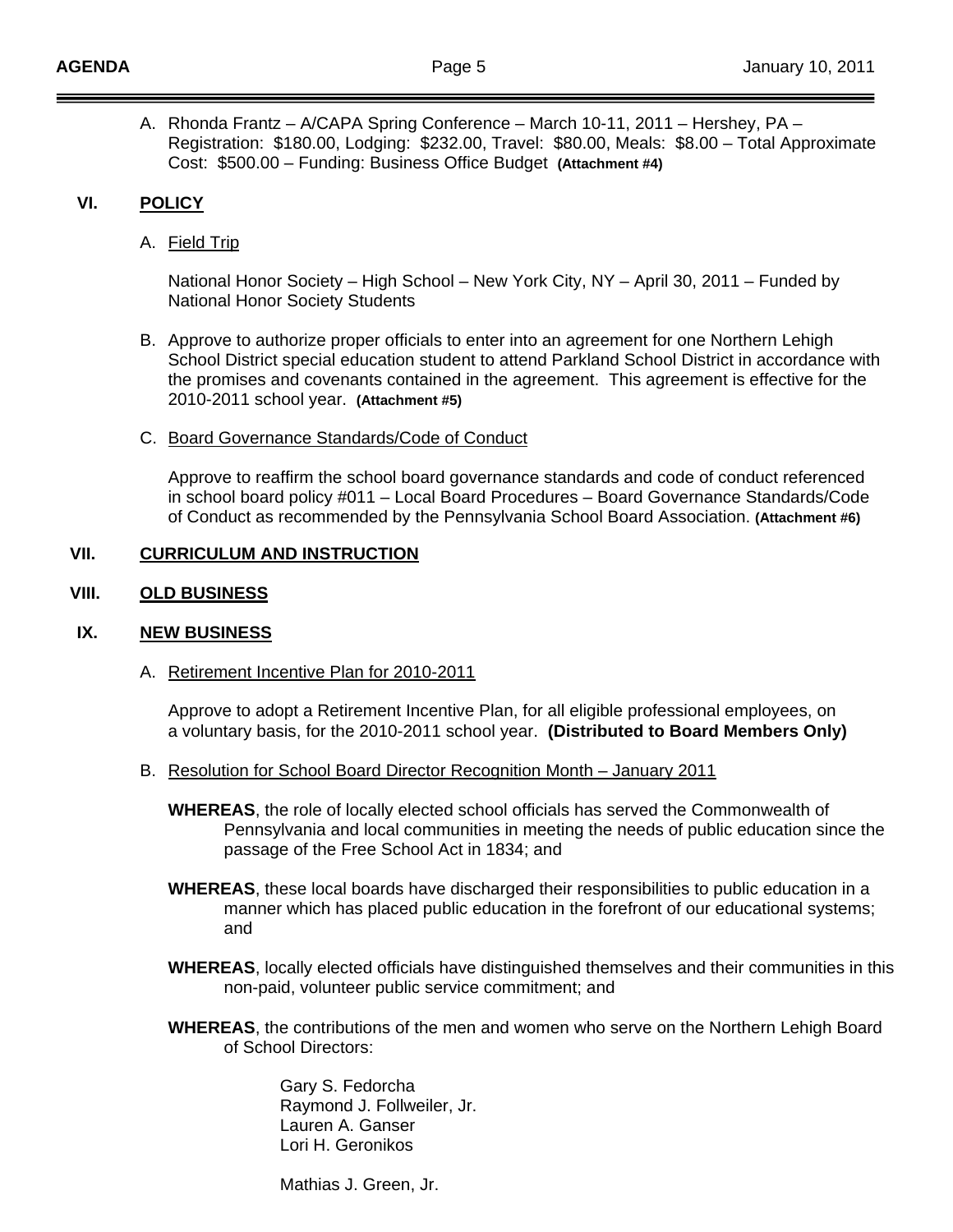Natalie J. Green Edward E. Hartman Donna M. Kulp Gregory S. Williams

 should be recognized and appreciated by those who benefit from the workings of our public school system;

- **NOW THEREFORE BE IT RESOLVED** that the Board of Director of the Pennsylvania School Boards Association hereby proclaims the month of January as School Director Recognition Month in this commonwealth; and
- **FURTHER RESOLVE** that this proclamation be communicated to all school districts, school officials and local communities in a planned program which brings visibility and awareness of the role of locally elected school officials to the citizenry of this commonwealth.

## **X. FINANCIAL**

- A. Approve the Following Financial Reports:
	- 1. General Fund November 2010
	- 2. NLMS Student Activities Account month of December 2010
	- 3. NLHS Student Activities and Scholarship Acct for the month of November and December 2010
- B. Approve the Following List of Bills:
	- 1. General Fund month of December & January
	- 2. Cafeteria Fund month of December
	- 3. Athletic Fund month of December
	- 4. Refreshment Stand month of December
	- 5. Construction Fund month of December
	- 6. Capital Reserve Fund month of December
- C. Authorize administration to proceed with advertising and document preparation for an additional \$10,000,000 bond to complete the financing of various capital projects. Final interest rates will be presented at the February 14, 2011 regularly scheduled School Board Meeting.
- D. Act 1 Tax Levy Resolution

### **NORTHERN LEHIGH SCHOOL DISTRICT BOARD OF DIRECTORS**

### **RESOLUTION**

 **WHEREAS,** on June 27, 2006, the Pennsylvania legislature passed Act 1 of Special Session 2006, entitled the "Taxpayer Relief Act" (hereinafter "Act 1");

 **WHEREAS,** Act 1 requires school districts to limit tax increases to the level set by an inflation index unless the tax increase is approved by voters in a referendum or the school district obtains from the Department of Education or a court of common pleas certain referendum exceptions;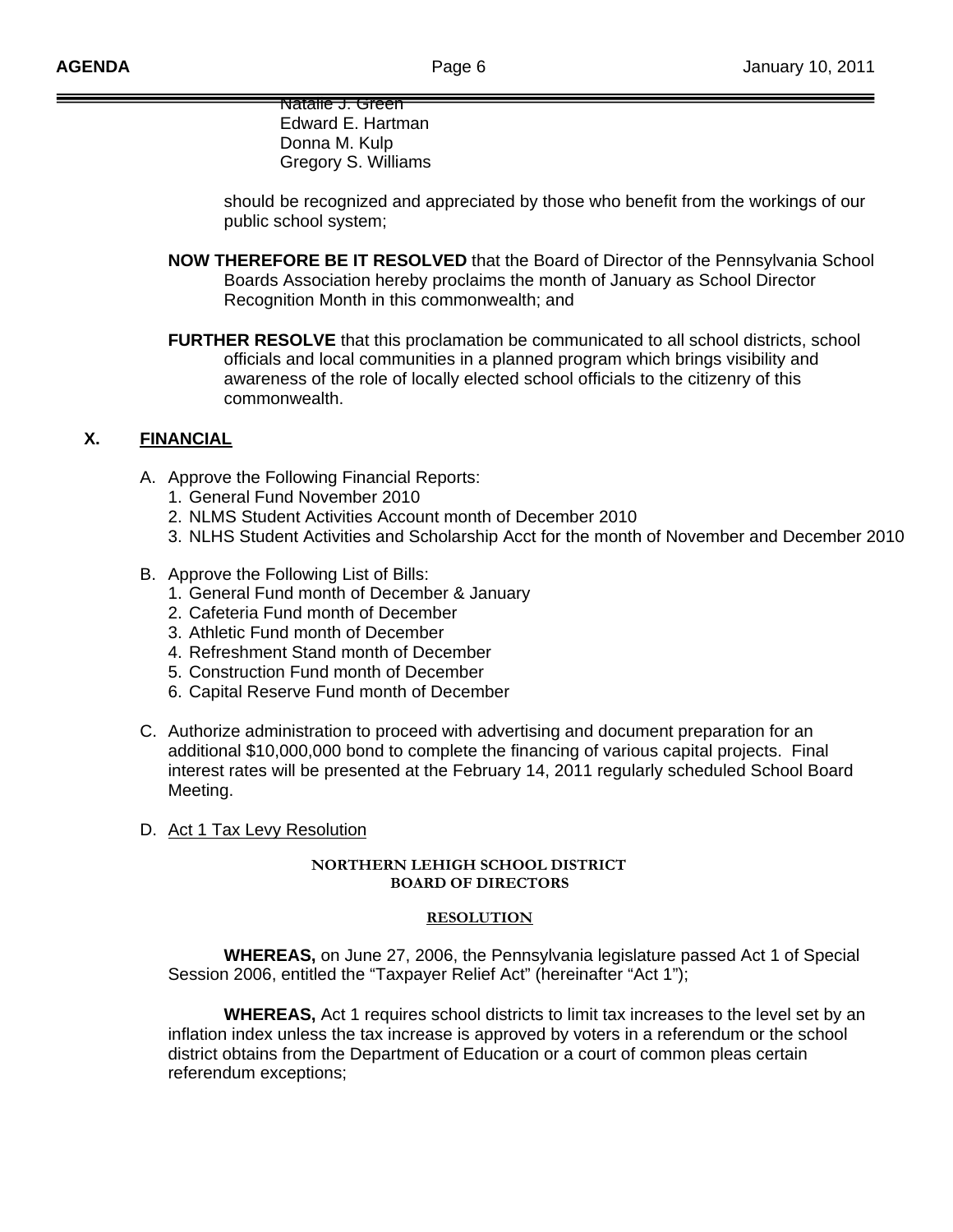**WHEREAS,** Act 1 does, however, allow a board of school directors to elect to adopt a resolution indicating that it will not raise the rate of any tax for the support of the public schools for the following fiscal year by more than its index, provided this resolution must be adopted no

 later than 110 days prior to the date of the election immediately preceding the upcoming fiscal year;

 **WHEREAS,** the Northern Lehigh School District index for the 2011-2012 fiscal year is 1.9%;

 **WHEREAS,** the Northern Lehigh School District Board of Directors has made the decision that it shall not raise the rate of any tax for the support of the Northern Lehigh School District for the 2011-2012 fiscal year by more than its index.

**AND NOW,** on this  $10^{th}$  day of January, 2011, it is hereby **RESOLVED** by the Northern Lehigh School District (hereinafter "District") Board of Directors (hereinafter "Board") the following:

- 1. The Board certifies that it will not increase any school district tax for the 2011-2012 school year at a rate that exceeds the index as calculated by the Pennsylvania Department of Education.
- 2. The Board certifies that it will comply with the procedures set forth in Section 687, of the Pennsylvania Public School Code (hereinafter "School Code"), 24 P.S. §6-687, for the adoption of its proposed and final budget.
- 3. The Board certifies that increasing any tax at a rate less than or equal to the index will be sufficient to balance its final budget of the 2011-2012 fiscal year.
- 4. The Administration of the District will submit the District's information on a proposed increase in the rate of a tax levied for the support of the District to the Pennsylvania Department of Education on the uniform form prepared by the Pennsylvania Department of Education no later than five days after the Board's adoption of this Resolution.
- 5. The Administration of the District will send a copy of this Resolution to the Pennsylvania Department of Education no later than five days after the Board's adoption of this Resolution.
- 6. The Board understands and agrees that by passing this Resolution it is not eligible to seek referendum exceptions under Section 333(f) of Act 1 and is not eligible to request approval from the voters through a referendum to increase a tax rate by more than the index as established for the 2011-2012 fiscal year.
- 7. Once this Resolution is passed, the Administration of the District is not required to comply with the preliminary budget requirements set forth in paragraphs (a) and (c) of Section 311 of Act 1. Provided, however:
	- (a) The Board understands and agrees that, upon receipt of the information submitted by the District as set forth in paragraphs 4 and 5 above, the Pennsylvania Department of Education shall compare the District's proposed percentage increase in the rate of the tax with the index.
	- (b) Within ten days of the receipt of this information, the Pennsylvania Department of Education shall inform the District whether its proposed tax rate increase is less than or equal to the index.